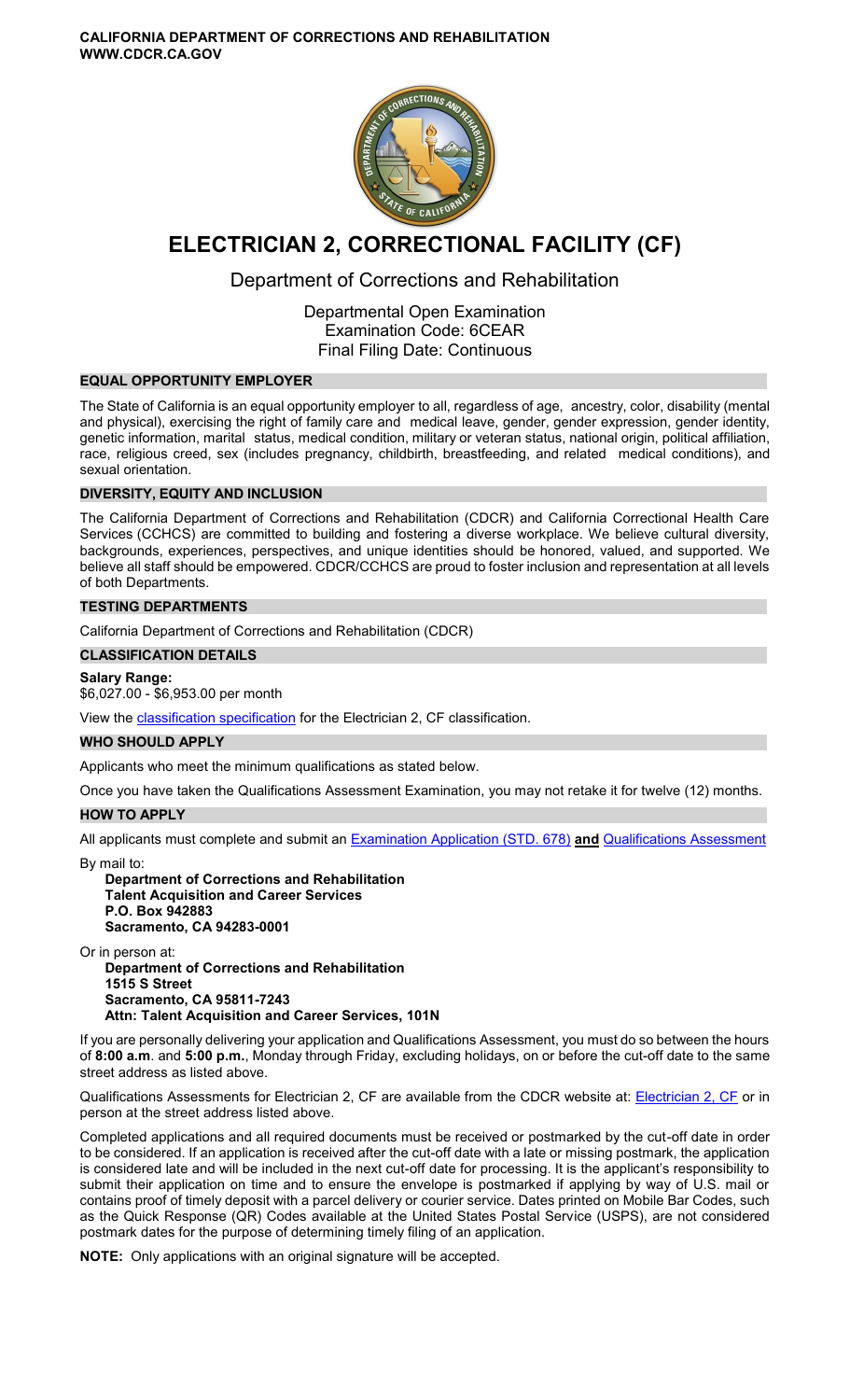### **SPECIAL TESTING ARRANGEMENTS**

If you require special testing arrangements due to a verified disability or medical condition, mark the appropriate box on your Examination Application (STD. 678) and you will be contacted to make specific arrangements. You may also contact Talent Acquisition and Career Services at (916) 322-2545.

#### **APPLICATION DEADLINES/REQUIREMENTS**

Candidates must complete and return the Electrician 2, CF Qualifications Assessment along with his/her Examination Application (Std. Form 678). Candidates who meet the minimum qualifications will have their Qualifications Assessment rated.

All applicants must meet the minimum qualifications for this examination by the cut-off-date. **TEST DATE** 

Applications will be accepted on a continuous basis.

**Cut-off dates for processing will be:** 

July 30, 2021 October 29, 2021 January 28, 2022 April 29, 2022

July 29, 2022

**Note:** *Check back periodically as cut-off dates may be added in the future. Additionally, cut-off dates are subject to change or be cancelled at any time. Such changes or cancellations will be in accordance with civil service laws and rules.* 

Results notices will be mailed in 6 – 7 weeks following each cut-off date. Please contact Talent Acquisition and Career Services at (916) 322-2545 if you have not received your notice after 7 weeks.

#### **MINIMUM QUALIFICATIONS**

**Either 1** 

One year of varied experience as a journey level electrician. **and** 

Completion of a recognized apprenticeship performing the duties of an electrician.

#### **Or 2**

Five years of varied experience in electrical installation and repair work. An Associate of Arts or Certificate of Arts Degree in Electrical Technology may be substituted for two years of the required experience. (Students who are within six months of completing their degree will be admitted to the examination but they must present evidence of completion prior to appointment.)

Qualifying experience may be combined on a proportionate basis if the requirements stated above include more than one pattern and are distinguished as "Either" 1, "or" 2, "or" 3, etc. For example, candidates who possess qualifying experience amounting to 50% of the required time of Pattern 1, and additional experience amounting to 50% of the required time of Pattern 2, may be admitted to an examination as meeting 100% of the overall experience requirement.

**OUT-OF-CLASS EXPERIENCE:** A "completion of an out-of-class assignment" memorandum, dated within one year of assignment completion, is required to use as out-of-class experience to meet the minimum qualifications for examination purposes. Employees may obtain this documentation from his/her Institutional Personnel Officer/Personnel Liaison. Out-of-class experience without required documentation will not be considered for examination purposes.

#### **SPECIAL PHYSICAL CHARACTERISTICS**

Persons appointed to positions in this class must be reasonably expected to have and maintain sufficient strength, agility, and endurance to perform during stressful (physical, mental, and emotional) situations encountered on the job without compromising their health and well-being or that of their fellow employees or that of inmates/youthful offenders.

### **POSITION DESCRIPTION AND LOCATION(S)**

An Electrician 2, CF, is the full journey level, incumbents install transmission lines for electrical equipment; assemble, install and repair electrical lights, motors, heaters, generators, transformers, switchboards and other electrical apparatus; troubleshoot electrical systems; operate electrical power generating plants; maintain an electrical shop; operate electrical equipment; advise in the selection and storage of electrical equipment; consult and work with other tradespeople; make rough sketches and estimate the cost of minor electrical installations; keep simple records and make reports; and lead and instruct unskilled assistants; prepare lists of materials and supplies; estimate the cost of and lay out a job; and lead the work of craftspeople or helpers; maintain order and supervise the conduct of persons committed to the Department of Corrections; prevent escape and injury by these persons to themselves or others or to property; maintain security of working areas and work materials; inspect premises and search inmates, wards, residents or patients for contraband, such as weapons or illegal drugs.

Positions exist statewide with CDCR.

#### **EXAMINATION PLAN**

**EXAMINATION INTERVIEWS WILL NOT BE HELD.** This examination will consist of a Qualifications Assessment weighted 100%. To obtain a position on the eligible list, applicants must achieve a minimum rating of 70.00% on the Qualifications Assessment.

The Qualifications Assessment is designed to elicit a range of specific information regarding each candidate's knowledge, skill, abilities, and potential to effectively perform the duties relative to the classification. Candidates who meet the minimum qualifications will have their Qualifications Assessment rated and successful candidates will be placed on an eligible list. **SUBMISSION OF THE QUALIFICATIONS ASSESSMENT IS MANDATORY.**  Candidates who do not submit a completed Qualifications Assessment will be eliminated from this examination.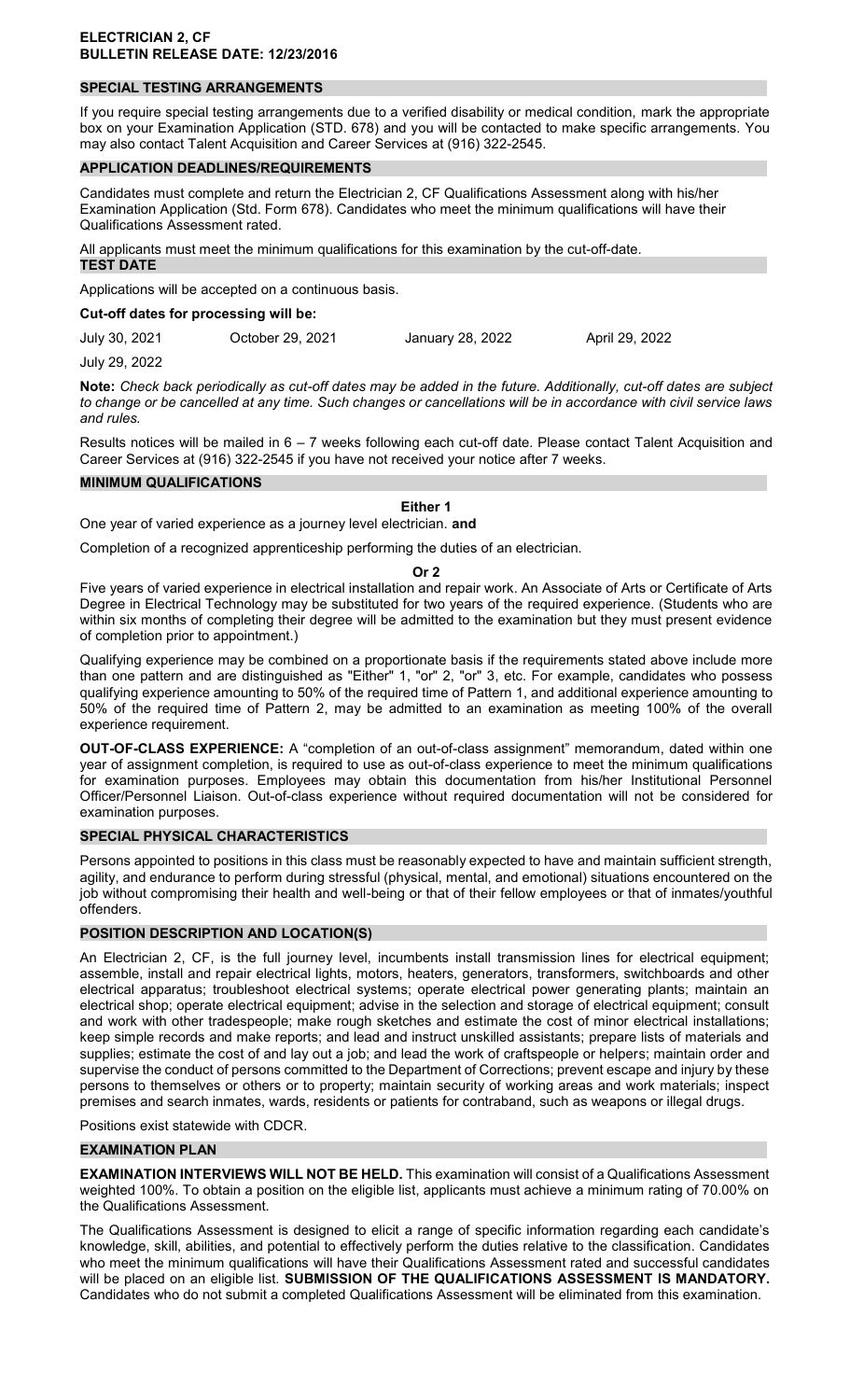#### **ELECTRICIAN 2, CF BULLETIN RELEASE DATE:** 12/23/2016

## **Qualifications Assessment -- Weighted 100.00%**

**Scope:** Emphasis in the examination will be on measuring competitively, relative to job demands, each candidate's:

### **Knowledge of:**

- 1. Principles, methods, materials, tools, and equipment used in the installation, maintenance, and repair of electrical equipment.
- 2. Nation Electric Code and Electrical Safety Orders of the Division of Industrial Safety applicable to electrical work.

**Skill to:** 

1. Installation, maintenance and repair of electrical equipment.

# **Ability to:**

- 1. Communicate Effectively
- 2. Read, interpret and work from plans, drawings and specifications.
- 3. Make rough sketches and estimates of the cost of electrical work.
- 4. Keep simple records and make reports.
- 5. Instruct and lead unskilled assistants.
- 6. Instruct, lead and coordinate the work of a small crew.
- 7. Follow oral and written instructions.

The Job Analysis identifies job duties and job requirements for the classification and may be referenced in preparing for the examination. The Job Analysis for the Electrician 2, CF is available on the CDCR website at: [CDCR Job Analysis.](https://www.cdcr.ca.gov/Career_Opportunities/HR/OPS/Exams/Analysis/index.html)

# **ELIGIBLE LIST INFORMATION**

The resulting eligible list will be established to fill vacancies for CDCR.

Names of successful candidates are merged onto the list(s) in order of final scores, regardless of date. Eligibility expires 12 months after establishment unless the needs of the service and conditions of the list(s) warrant a change in this period.

# **VETERANS' PREFERENCE/CAREER CREDITS**

Veterans' Preference will be granted in this examination. Veterans who have achieved permanent civil service status are not eligible to receive Veterans' Preference. Career credits will not be granted in this examination.

### **DRUG-FREE STATEMENT**

It is an objective of the State of California to achieve a drug-free State work place. Any applicant for State employment will be expected to behave in accordance with this objective, because the use of illegal drugs is inconsistent with the law of the State, the rules governing civil service, and the special trust placed in public servants.

### **GENERAL INFORMATION**

**Applications are available** at CDCR, California Department of Human Resources (CalHR), local offices of the Employment Development Department, and through your [CalCareer Account.](https://www.jobs.ca.gov/)

**Veterans' Preference:** California law allows the granting of Veterans' Preference in any **Open** examination. In accordance with Government Code Sections 18973.1 and 18973.5, Veterans' Preference will be awarded as follows: 1) any veteran, widow or widower of a veteran, or spouse of a 100% disabled veteran, who achieves a passing score in an open examination, shall be ranked in the top rank of the resulting eligibility list. Any veteran who has been dishonorably discharged or released is not eligible for Veterans' Preference; 2) Veterans' Preference is not granted once a person achieves permanent civil service status.

Directions to apply for Veterans' Preference are available at the CalHR's website by clicking on the following link: [CalCareer Veterans.](https://jobs.ca.gov/CalHRPublic/Landing/Veterans.aspx) Additional information can also be found at the California Department of Veterans Affairs at [CalVet Veterans.](http://www.calvet.ca.gov/veteran-services-benefits/employment)

**The Department of Corrections and Rehabilitation** reserves the right to revise the examination plan to better meet the needs of the service, if the circumstances under which this examination was planned change. Such revision will be in accordance with civil service laws and rules and all applicants will be notified.

**Examination Locations:** If this examination requires a written test and/or oral interview, they will be scheduled throughout the State at the correctional institutions, youth facilities, and/or parole regions. However, locations of the written test and/or oral interview may be limited or extended as conditions change.

**If you meet the requirements** stated on this examination bulletin, you may take this examination, which is competitive. Possession of the entrance requirements does not assure a place on the eligible list. Your performance in the examination described in this bulletin will be rated against a predetermined job-related rating, and all applicants who pass will be ranked according to their score.

**General Qualifications:** Applicants must possess essential personal qualifications including integrity, initiative, dependability, good judgement, the ability to work cooperatively with others, and a state of health consistent with the ability to perform the assigned duties of the class. A medical examination and fingerprinting may be required. In open examinations, investigation may be made of employment records and personal history.

**Eligible Lists:** Eligible lists established by competitive examination, regardless of date, must be used in the following order: 1) sub-divisional promotional, 2) departmental promotional, 3) multi-departmental promotional, 4) servicewide promotional, 5) departmental open, 6) open. When there are two lists of the same kind, the older must be used first. Eligible lists will expire in one to four years unless otherwise stated on the bulletin.